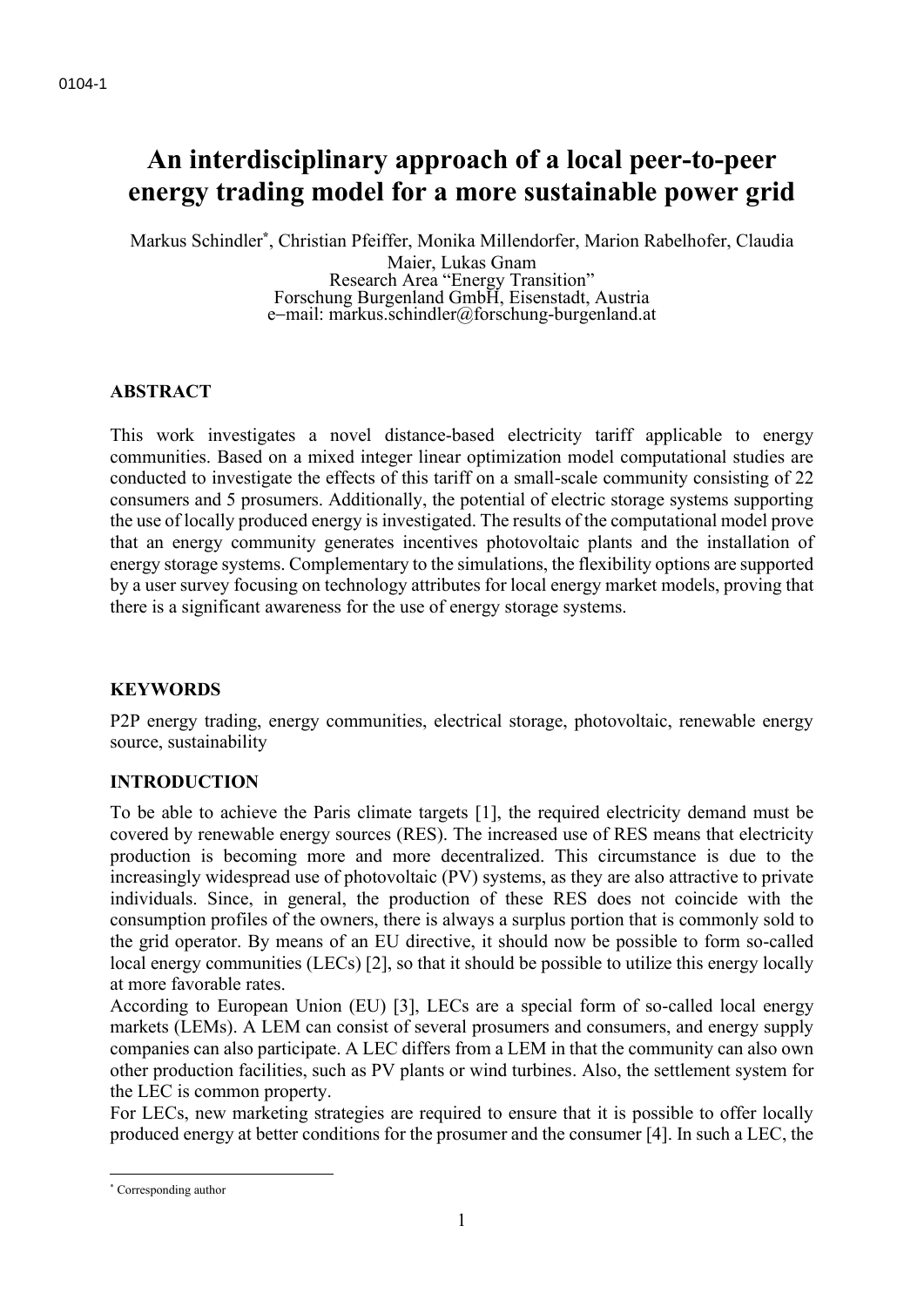feed-in tariff must be higher than the fixed feed-in tariff. At the same time, however, the consumer must pay a lower price than that offered by the energy supplier. Only under these two conditions such a business model makes sense for both consumer and prosumer. Such a model can be implemented for example by means of a peer-to-peer (P2P) [5] trading strategy. In order to implement such strategies in reality, far-reaching changes in the network infrastructure are necessary. For example, every household must be equipped with a smart meter [6].

An example of this can be found in [7], where a blockchain-based energy management system was presented. Here, the physical constraints are formulated as an optimization problem, where a bilateral trading mechanism is also built into the problem. Furthermore, the complete trading mechanism is mapped via smart contracts. This results in a reduction of the electricity import by 15% and a reduction of the peak imports by 50%.

In [8], the interaction of P2P trading with electricity storage was investigated. Based on a stochastic programming approach, the buy or sell decision is made by incorporating generation uncertainties and the spot price. It was shown that a reduction of 20-30% of the costs can be achieved by storage or P2P-trading. In combined application this leads to a reduction of 60% of the costs. In [9] a P2P trading system based on a two-tier model was published. In the upper level the aggregators work together and in the lower level the prosumers maximize their profit. Where the aggregators are higher-level instances of several prosumers combined into a cluster. In Mengelkamp et al. [10] two different models for a LEC were presented, a direct P2P trade and a closed order book market. The two trading models are then simulated with an intelligent agent and a non-intelligent agent. The simulation with the intelligent agents shows the best results for self consumption and the lowest average price of energy This paper investigates the effects of implementing a distance metric controlling the energy prices between individual participants of an energy community. Here, prices are proportional to the Euclidian distances between market participants. Another prerequisite is that the local electricity prices are within the spread of the tariff provided by the grid operator, i.e., the difference of feed-in and procurement price. This creates an incentive to participate in the energy community. However, the best business model is of no use if it is not accepted by the customers. Therefore, this study involves the customer group by means of participative research.

The remainder of this paper is structured as follows: In the Methods section, the market model part, the equations describing the MILP model are presented. The consumer participation section covers the methodology used to conduct the survey. In the Results section, the results of the simulations and the survey are evaluated and discussed. Finally, the conclusion section gives a brief summary of the main results.

## **METHODS**

#### **MARKET MODEL**

The basis for the computational investigation of the afore mentioned LEM is a so-called Mixed Integer Linear Program (MILP). A MILP formulation of the LEM's electricity market is solved for different market configurations, e.g .: with different price tariffs or with a energy storage system (ESS) for every household. Let  $P$  be the set of households selling energy to the global grid at price  $p_{feed}$  at a certain time. Let C be the set of households buying energy from the grid at a certain time. Furthermore  $T$  is the set over all timesteps of the simulation. Hence, the price  $p_{ij}$  for locally traded energy must obey the inequation (1) so that there are no arbitrage possibilities, where  $i \in C$  and  $j \in P$ .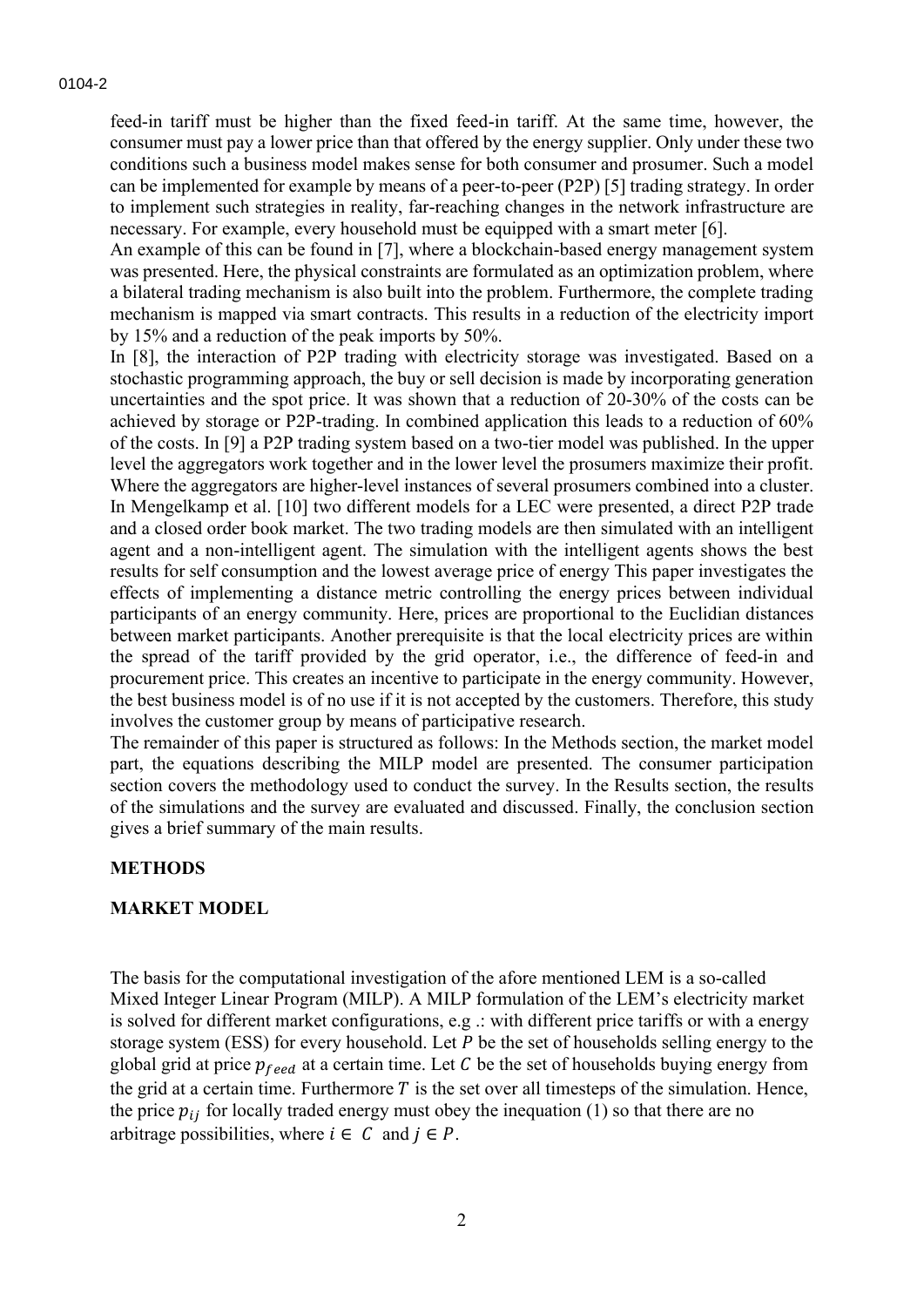$$
p_{feed} \le p_{ij} \le p_{grid} \tag{1}
$$

The local energy trading is formulated as a linear optimization problem, with the objective of minimizing the energy costs (2) for the consumers. Based on this basic assumption it is secured that the local energy is bought first and at the same time the prosumer gets a higher price for excess energy .

$$
min(\sum_{i} \sum_{j} \sum_{k} p_{ij} L_{ijk} + \sum_{i} \sum_{k} p_{Grid} L_{ik}^{grid})
$$
 (2)

Here  $p_{ij}$  is the energy price for the *i*-th consumer for energy which provided by the *j*-th prosumer. In (2)  $L_{ijk}$  and  $L_{ik}^{grid}$  denotes the local energy flows and the energy flows from the global grid to the customers. The constraints in this problem formulation are based on the law of energy conservation.

$$
D_{ik} - SOC_{ik}^{discharge} + SOC_{ik}^{charge} = \sum_j L_{ijk} + L_{ik}^{grid} \ \forall \ i \in C
$$
 (3)

Here  $D_{ik}$  is the demand of the *i*-th consumer at timestep k. In equation (3)  $SOC_{ik}^{charge}$  is the power which is stored at timestep k in the ESS of customer *i* and  $SOC_{ik}^{discharge}$  is the power which is supplied by the storage.

$$
SOC_{ik-1} + T(SOC_{ik}^{charge} - SOC_{ik}^{discharge}) = SOC_{ik}
$$
 (4)

Here  $SOC_{ik}$  is the state of charge of the ESS from consumer k at timestep *i* and  $SOC_{ik-1}$  at the timestep before. In equation (4)  $T$  is the stepsize of the simulation. The energy storage is bounded by the three following equations.

$$
SOC_{ik} \leq SOC_{max} \tag{5}
$$

$$
SOC_{ik}^{charge} \leq SOC_{max}^{charge} \tag{6}
$$

$$
SOC_{ik}^{discharge} \leq SOC_{max}^{discharge} \tag{7}
$$

The maximum capacity  $SOC_{max}$  of the ESS (equation 5) is set to 13.5kWh and the charge and discharge power  $\mathcal{SOC}_{max}^{charge}$ ,  $\mathcal{SOC}_{max}^{discharge}$  (equation 6-7) are set to 4.6 kW [11]. The energy storage should only be used to store energy for later consumption. Subsequently, it is necessary that the storage cannot be charged and discharged at the same timestep.

$$
\sigma_{ik}^{charge} + \sigma_{ik}^{discharge} \le 1 \quad \sigma_{ik}^{charge}, \sigma_{ik}^{discharge} \in [0,1] \tag{8}
$$

Here  $\sigma_{ik}^{charge}$ ,  $\sigma_{ik}^{discharge}$  are the state variables for charging and discharging, respectively. The state variables are connected to the power flows through equations (9-12).

$$
0 \le -SOC_{ik}^{charge} + (SOC_{max}^{charge} + 1kW)\sigma_{ik}^{charge}
$$
 (9)

$$
-SOC_{ik}^{charge} + (SOC_{max}^{charge} + 1kW) \le SOC_{max}^{charge}
$$
 (10)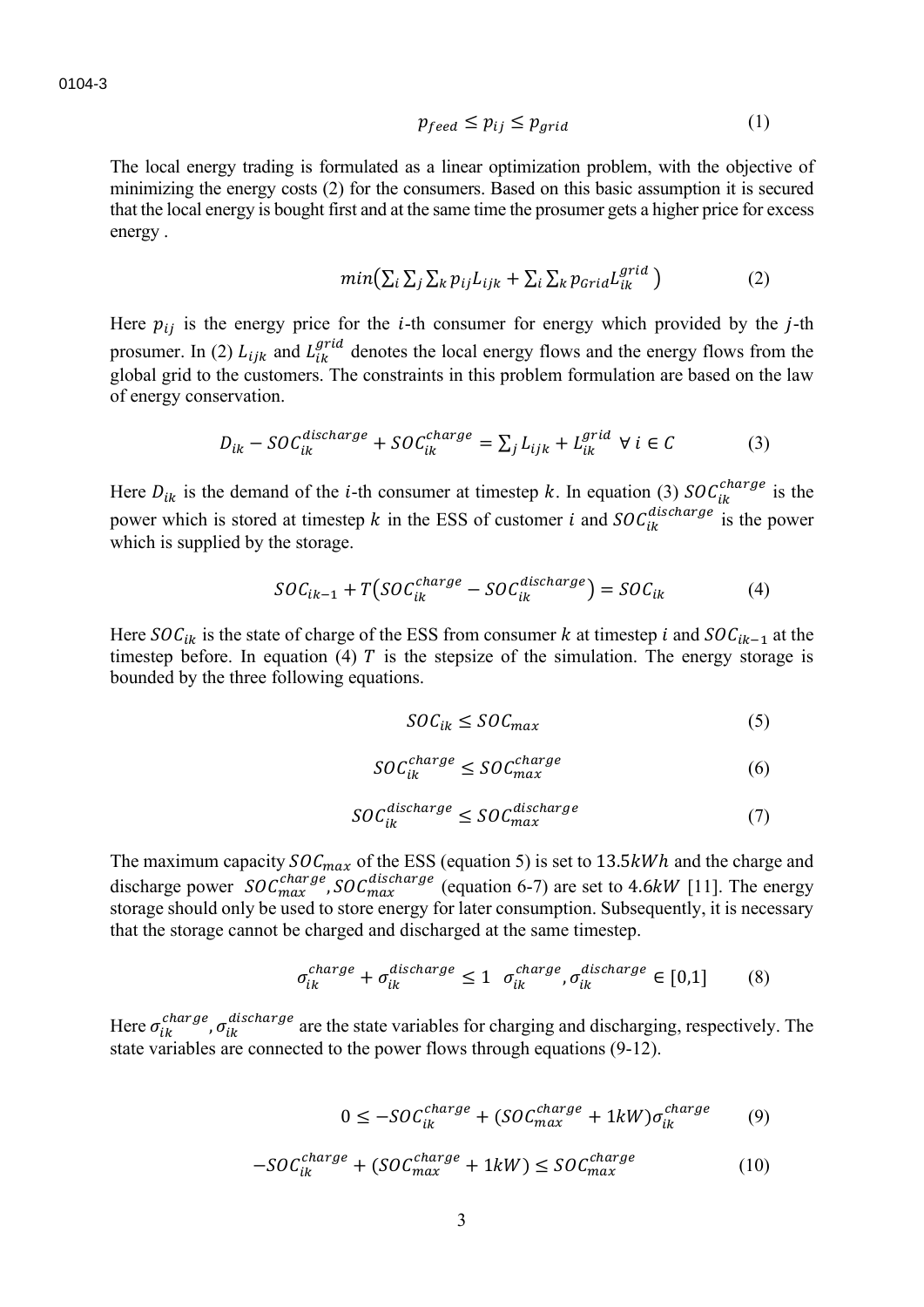$$
0 \le -50 C_{ik}^{discharge} + (50 C_{max}^{discharge} + 1 kW) \sigma_{ik}^{discharge}
$$
 (11)

$$
-SOC_{ik}^{discharge} + (SOC_{max}^{charge} + 1kW)\sigma_{ik}^{discharge} \le SOC_{max}^{discharge}
$$
 (12)

The balance for the energy production is modelled by the following equation.

$$
P_{jk} = \sum_{i} L_{ijk} + P_{jk}^{grid} \ \forall \ j \in P \tag{13}
$$

 $P_{jk}$  represents the production of the *j*-th prosumer at timestep k. In equation (13)  $P_{jk}^{grid}$  denotes the excess energy which is sold to the global grid. The price distribution over the distance is modelled using the sigmoid function, because of the specific "s" shape. The energy price  $p_{ij}$ from the  $j$ -th prosumer to the  $i$ -th consumer is described by the following equation (14).

$$
p_{ij}(x_{ij}) = \left(p_{feed} + p_{spread} \frac{1}{1 + e^{\alpha_j(x_{ij} - \overline{x}_j)}}\right) (1 - \delta_{ij})
$$
\n(14)

Here  $x_{ij}$  is the distance between the *i*-th consumer to the *j*-th prosumer. In (14)  $\delta_{ij}$  stands for the Kronecker delta which is in this case identical with the identity matrix.  $p_{spread}$  denotes the difference between the energy procurement and the feed in price of the energy provider.

$$
p_{spread} = p_{grid} - p_{feed}
$$
 (15)

The median distance  $\bar{x}_j$  is the median of the set of distances  $X_j$  for all consumers to the prosumer  $j$ .

$$
\overline{x}_j = med(X_j) \tag{16}
$$

The parameter  $\alpha_j$  is used to scale the change in price over distance and is chosen such that the first quartile the price is  $p_{feed} + \frac{p_{spread}}{4}$  $\frac{read}{4}$ .

$$
\alpha_j = \frac{-1}{(x_{j,0.25} - \overline{x}_j)ln(3)}\tag{17}
$$

The MILP model was implemented with the Python based modelling framework Pyomo [12] [13]. As solver Gurobi [14], version 9.1 was used, were MIP-Gap was set to 5%, which is the gap between the lower and upper bound, and the MIP-Focus was set to 2. This means that the focus during the optimization is on proving the optimality of the solution . The demand profiles for the different households (see Appendix) were generated using the LoadProfileGenerator [15].

#### **CONSUMER PARTICIPATION**

To identify consumer groups that accept the LEM model, a  $k$ -means cluster analysis was conducted. Therefore, survey data were collected by means of an online questionnaire. The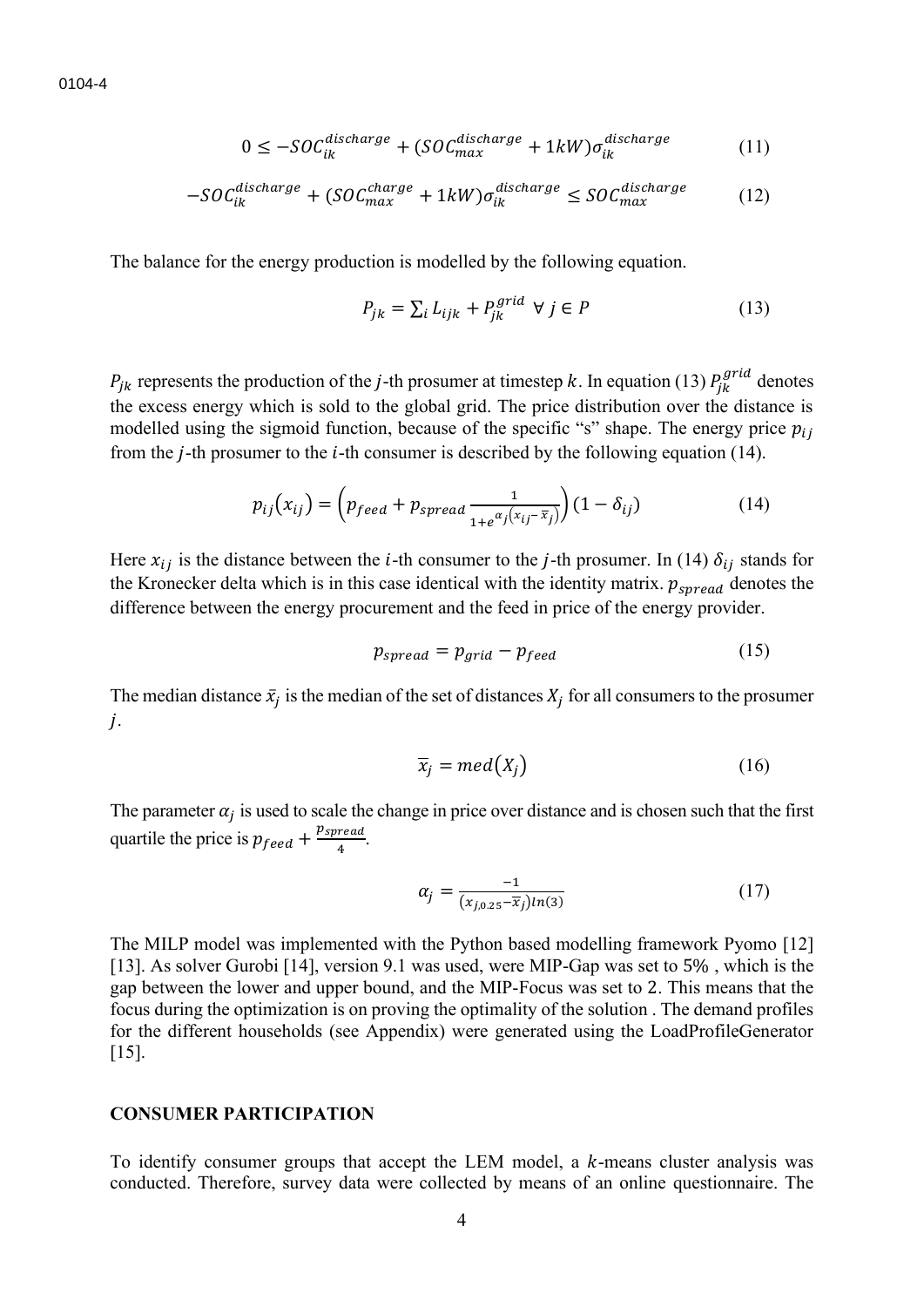questionnaire measures the importance of different attributes on innovative technologies used in LEM models mainly by means of closed Likert type items. The items were derived from the results of two focus group discussions. One focus group was conducted with consumers, the other one with companies. Exemplary derived attributes are acquisition costs, system reliability during operation, energy efficiency and storage capacity.

Data were collected by means of a panel survey in order to obtain a representative sample for Austria. The sample consists of 450 participants between 30 and 70 years of age ( $M = 49.88$ ,  $SD = 10.68$ ). 48% of the respondents were female and 52% male.

In order to create a robust base for a concise cluster analysis, the dimensions of the variables were pooled into fewer scales. For this purpose, a principal component analysis was carried out and a varimax rotation with Kaiser normalization [16,17]. Items with loadings below an absolute value of 0.40 or that load on multiple components were removed. Cronbach's alpha was computed to assess the internal reliability of each scale [18]. By means of a principal component analysis, it was possible to identify five scales describing attributes of technologies in LEM models, as shown in Table 1. All scales have values above 0.60 and can be regarded as at least "questionable" [19]. Due to the explorative character of this study stage, all scales are used for further analyses. Based on these scales, a k-means cluster analysis was conducted to identify groups of respondents with distinct profiles regarding attributes on innovative technologies.

## **RESULTS**

At first, an overview of the results obtained by the questionnaire is given. The five scales obtained by means of a principal component analysis describe the attributes "cost", "environmental friendliness", "technology awareness", "smart storability" and "appearance", as shown in Table 1.

| Attribute                                                                     | М    | SD   | Alpha |  |  |
|-------------------------------------------------------------------------------|------|------|-------|--|--|
| Cost                                                                          | 5.44 | 0.53 | 0.85  |  |  |
| <b>Environmental friendliness</b>                                             | 5.29 | 0.63 | 0.77  |  |  |
| Technology awareness                                                          | 4.26 | 0.92 | 0.66  |  |  |
| Smart storability                                                             | 4.16 | 0.99 | 0.63  |  |  |
| Appearance                                                                    | 3.80 | 1.21 | 0.63  |  |  |
| $n = 450$ , M = scale mean, SD = standard deviation, Alpha = Cronbach's alpha |      |      |       |  |  |

Table 1. Constructs and sample description

The attribute cost is considered most important ( $M = 5.44$ , SD = 0.53), slightly more important than the environmental friendliness ( $M = 5.29$ ,  $SD = 0.63$ ) of innovative technologies used in energy market models. Other rather important attributes are technology awareness and popularity ( $M = 4.26$ ,  $SD = 0.92$ ) as well as the attribute smart storability ( $M = 4.16$ ,  $SD =$ 0.99). A moderate important attribute is the appearance of the technology ( $M = 3.80$ ,  $SD = 1.21$ ).

Based on the five scales presented before, a cluster analysis supports a three-cluster solution. In comparing the groups and their importance associations (see Figure 1), it is apparent that the groups are rather similar with respect to the attributes cost and environmental friendliness. However, they differ greatly among the attributes technology awareness, smart storability and appearance.

The first cluster, comprising 31% of the participants, assigns the lowest importance to the attributes technology awareness ( $M = 3.79$ ,  $SD = 0.92$ ), smart storability ( $M = 3.58$ ,  $SD = 1.08$ ) and appearance ( $M = 2.42$ ,  $SD = 0.64$ ). The second cluster comprises 38% of the participants.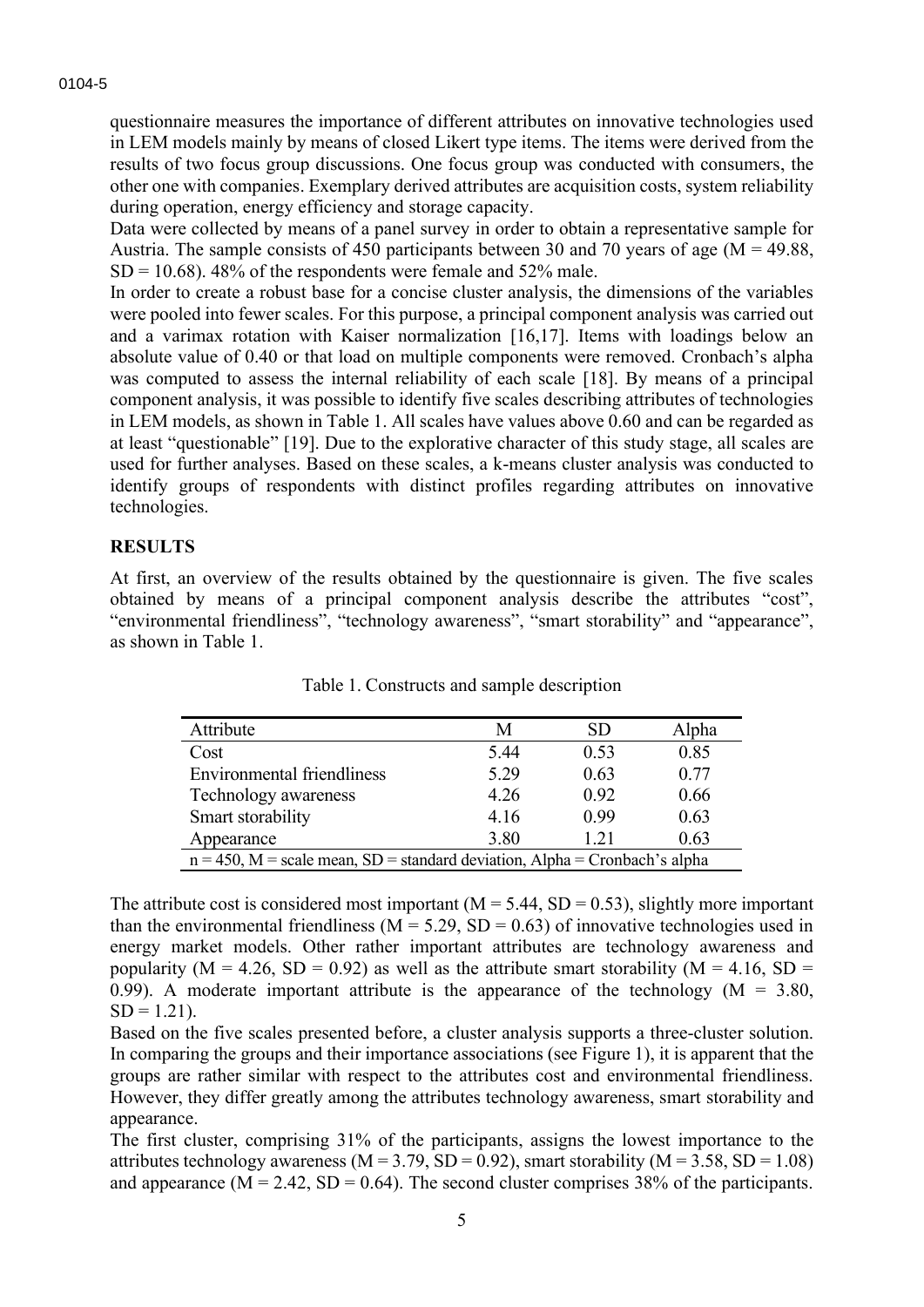These ones assign all attributes most importance, especially smart storability ( $M = 4.88$ ,  $SD = 0.61$ ). The remaining cluster, again comprising 31%, gives moderate importance to the attributes technology awareness ( $M = 3.88$ ,  $SD = 0.76$ ), smart storability ( $M = 3.85$ ,  $SD = 0.70$ ) and appearance  $(M = 4.18, SD = 0.72)$ .



Figure 1 Cluster proportions according to the constructs of attributes on innovative technologies

Based on the data presented in this article, 38% of the population consider electricity storages important in LEM models. Thus, there is an obvious need to investigate the impact of electricity storage in the energy community. Following the survey, the simulation study was conducted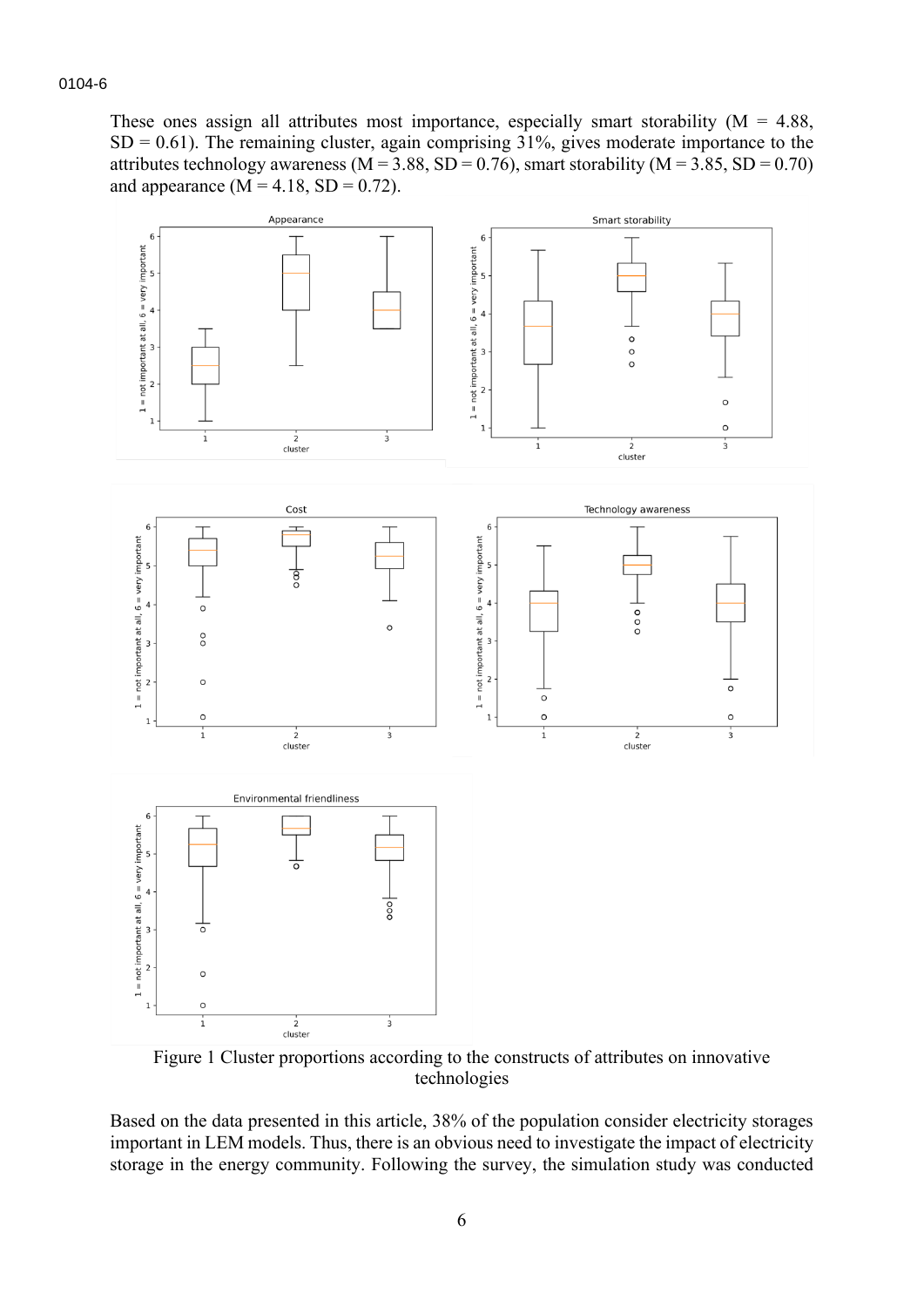using 5 prosumers and 22 consumers. In Table 2, the statistical properties of the LEM can be seen here once for the distances and secondly for the price distributions.

|                      | Ρl                |                 | PЗ              | P4                |                   |
|----------------------|-------------------|-----------------|-----------------|-------------------|-------------------|
| Consumer distance M  | $225.5 \text{ m}$ | $206 \text{ m}$ | 168.4 m         | 146.1 m           | $179.3 \text{ m}$ |
| Consumer distance SD | 145.6 m           | 101.6 m         | 99 <sub>m</sub> | $106.7 \text{ m}$ | 114 m             |
| Price M              | 7.6 ct            | 7.5 ct          | $6.6$ ct        | 6.9 <sub>ct</sub> | 7 ct              |
| Price SD             | 24 ct             | 2.2ct           | 2ct             | 2.3 ct            | $2.3$ ct          |

Table 2. Distribution of the consumers

The designation of consumers in this chapter continues to take place as in the "market model" section with  $c_i$  where *i* is defined by  $i \in \{N | 1 \le i \le 22\}$ . In the following, the individual prosumers are designated using the nomenclature  $p_j$ , where j is defined as  $j \in \{N | 1 \le j \le 5\}$ . The production data of the individual PV systems are simulated using the Python library PVlib[19]. First, an annual simulation of the energy community was conducted using a feed-in tariff of  $p_{feed} = 4 ct.kWh^{-1}$  [21] and an electricity purchase price of  $p_{grid}$ 10.3  $ct.$  kWh<sup>-1</sup> [22] is assumed. Figure 2 shows that the difference between procurement price and feed-in tariff, i.e., the spread (equation 15), is an important control parameter of the energy community. The higher the spread, the higher the savings of the consumers, but at the same time the revenue of the prosumer is exactly the opposite. This can be explained by the fact that the spread is the only parameter in equation 5 that can be changed directly.



Figure 2 Consumer price reduction dependent on the spread

Figure 3 shows an exemplary power flow in 15-minute resolution for prosumer p3 over 10 hours, which is the relevant timespan for PV production. The blue dotted line represents the load profile. The green line represents the idealized PV production. Furthermore, you can see the energy which is drawn from the grid and the self-consumption of the PV production. Figure 3 shows that the own energy consumption is first paid off by the PV production and only then other energy sources such as the grid or prosumers are used. This can be seen in Figure 3 in the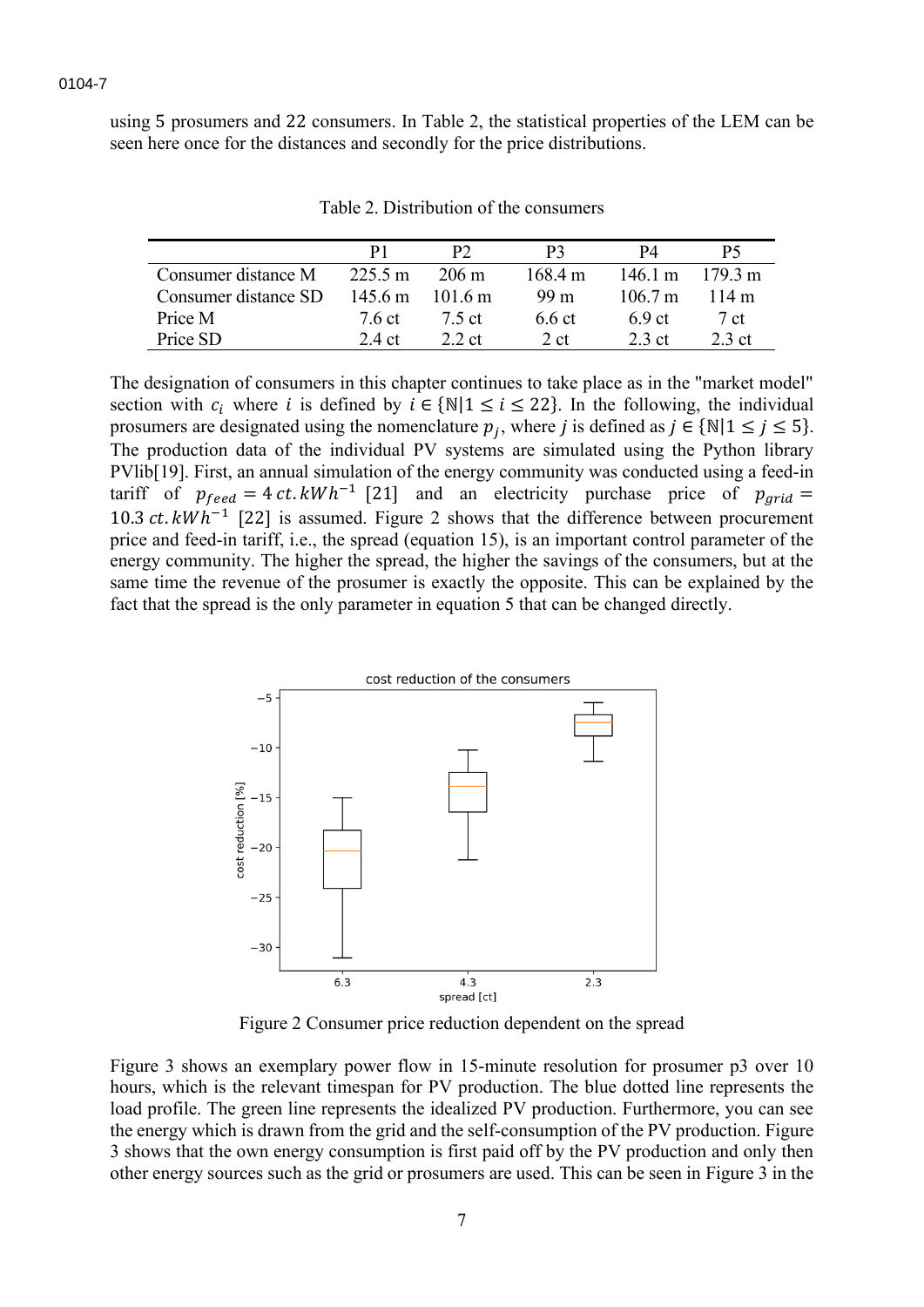grid consumption, which is only greater than zero if no PV production is available. Based on the data shown in Figure 3, it is shown that the energy flows calculated by the model correspond to those that would be expected. Furthermore, it is necessary that the real distances in the grid between the market participants are also of the same order as the spatial distances.



Figure 3 Energy flows for one prosumer

Table 3 summarizes the number of energy trades of each prosumer of the LEM and the traded amount in kWh per year. In total, the LEM prosumers conduct 71 trades with an average of 75.45 kWh (SD = 196.76) per year. This ensures that several households in the vicinity of the prosumers benefit from discounted energy. Furthermore, the results for a scenario where the energy tariff and the demand and production time series are the same, but each household has an additional ESS are shown in Table 3. In this scenario, only 35 energy trades are conducted. A Poisson model indicates the reduced amount of 49.29% (with a confidence interval of [10.94%, 57.10%]) significant (p <0.001). However, the amount of the traded energy increases to 223.17 kWh/a on average (SD = 964.94). A Wilcoxon signed-rank test indicates this difference significant yielding in a small effect (W =  $6,965$ , p < 0.001, r = 0.24 [0.11, 0.34]). As a result, there is a greater supply of locally produced energy.

|                                                                                    |        | Scenario without ESS |           |        | Scenario with ESS |          |  |
|------------------------------------------------------------------------------------|--------|----------------------|-----------|--------|-------------------|----------|--|
| Prosumer                                                                           | Trades | M                    | <b>SD</b> | Trades | M                 | SD       |  |
| p1                                                                                 | 21     | 122.93               | 322.31    | 9      | 538.70            | 1,846.51 |  |
| p2                                                                                 | 14     | 66.30                | 171.69    |        | 215.41            | 783.28   |  |
| p3                                                                                 | 13     | 75.74                | 190.35    |        | 116.26            | 576.29   |  |
| p4                                                                                 | 11     | 69.63                | 130.18    |        | 129.22            | 411.20   |  |
| p5                                                                                 | 12     | 42.67                | 96.97     | 8      | 116.26            | 371.59   |  |
| Total                                                                              | 71     | 75.45                | 196.76    | 35     | 223.17            | 964.94   |  |
| Trades = number of energy trades, $M$ = mean traded kWh/a, SD = standard deviation |        |                      |           |        |                   |          |  |

Table 3. Local peer-to-peer energy trading scenario key figures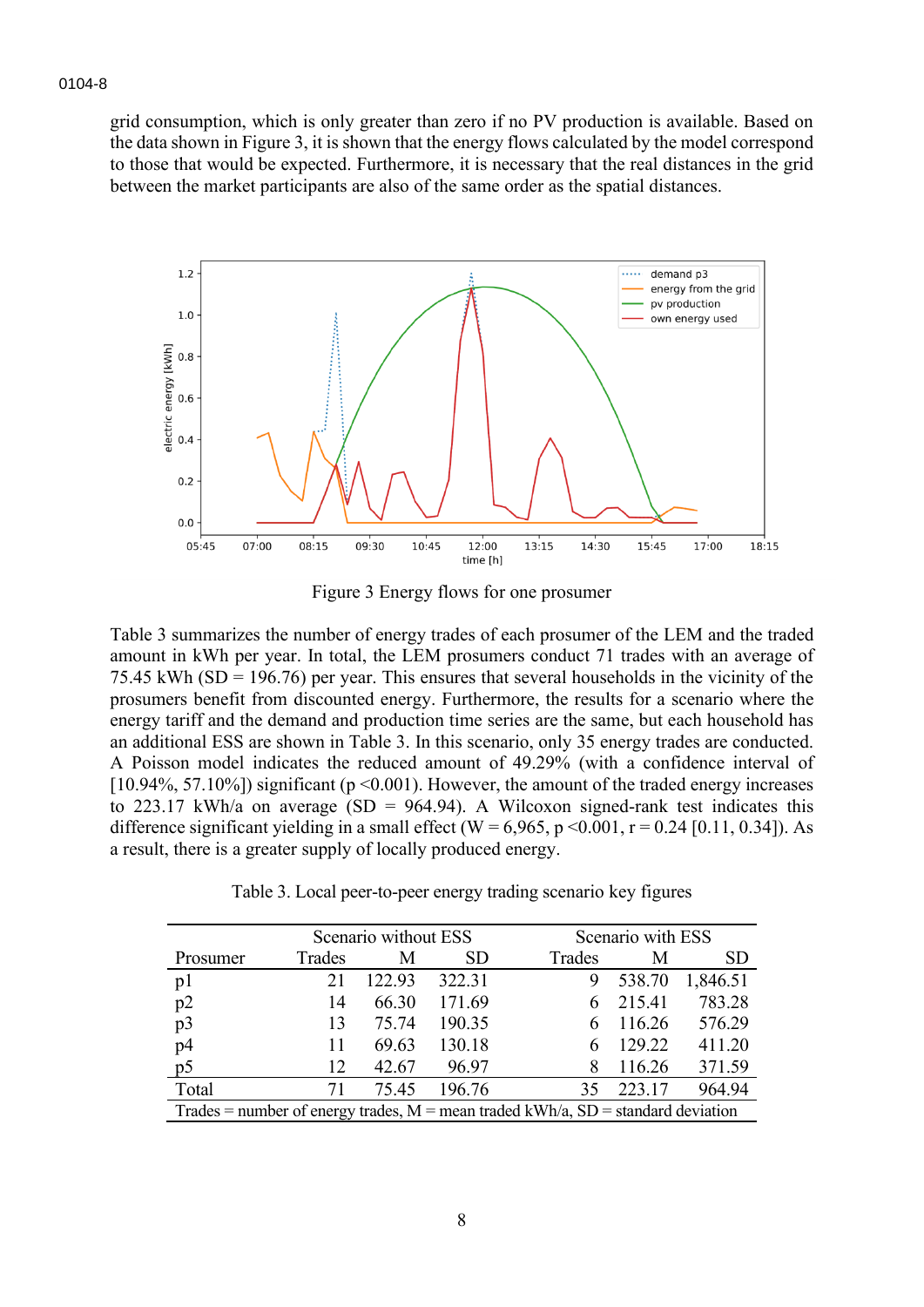In Figure 4 the x- and y-axis show the prosumers and consumers of the LEM, respectively. The right plot in Figure 4 depicts the results for the scenario with ESS. In the lower part of the heatmaps where the prosumers are shown, the recognizable diagonal structure results from the self-consumption of the individual prosumers. Furthermore, it can be seen that consumer c20 can massively increase its locally purchased electricity from prosumer p1 based on the ESS, the same is true for consumer c22. A similar case can be seen for the trade between consumer c15 and prosumer p2. The increase of locally traded energy based on electricity storage can also be found in the trading relationship between prosumers p3 and p5. An interesting outcome of the computational studies is that the distribution of energy in the local electricity market is limited to fewer market participants due to the use of electricity storage. The data indicates that effect in the area of energy sold by prosumer p2 to consumers c13-c15. This is because the use of ESS increases the amount of c15 purchased and at the same time decreases the amount of c13 and c14 purchased. The advantage of consumer c15 is certainly due to the fact that it is closest to prosumer  $p2(47.9m)$  in contrast to c13 with 105.6m and c14 with  $121.3m$ ). In this scenario, it is now clear that the surplus energy is distributed to fewer consumers. This is mainly due to the fact that the individual consumer now also includes his ideal future electricity consumption for the whole year in the energy purchases. What is remarkable here is that through the use of storages in the entire energy community, the share of energy that prosumers sell to the grid operator is reduced to zero.



Figure 4 Heatmaps for the cumulative traded energy over one year, without ESS (left) and with ESS (right)

An exemplary SOC for an ESS is shown in Figure 5. It can be observed that the majority of the storage volume is used for stockpiling at the beginning of the year  $(2020-01-01-2020-09-01)$ .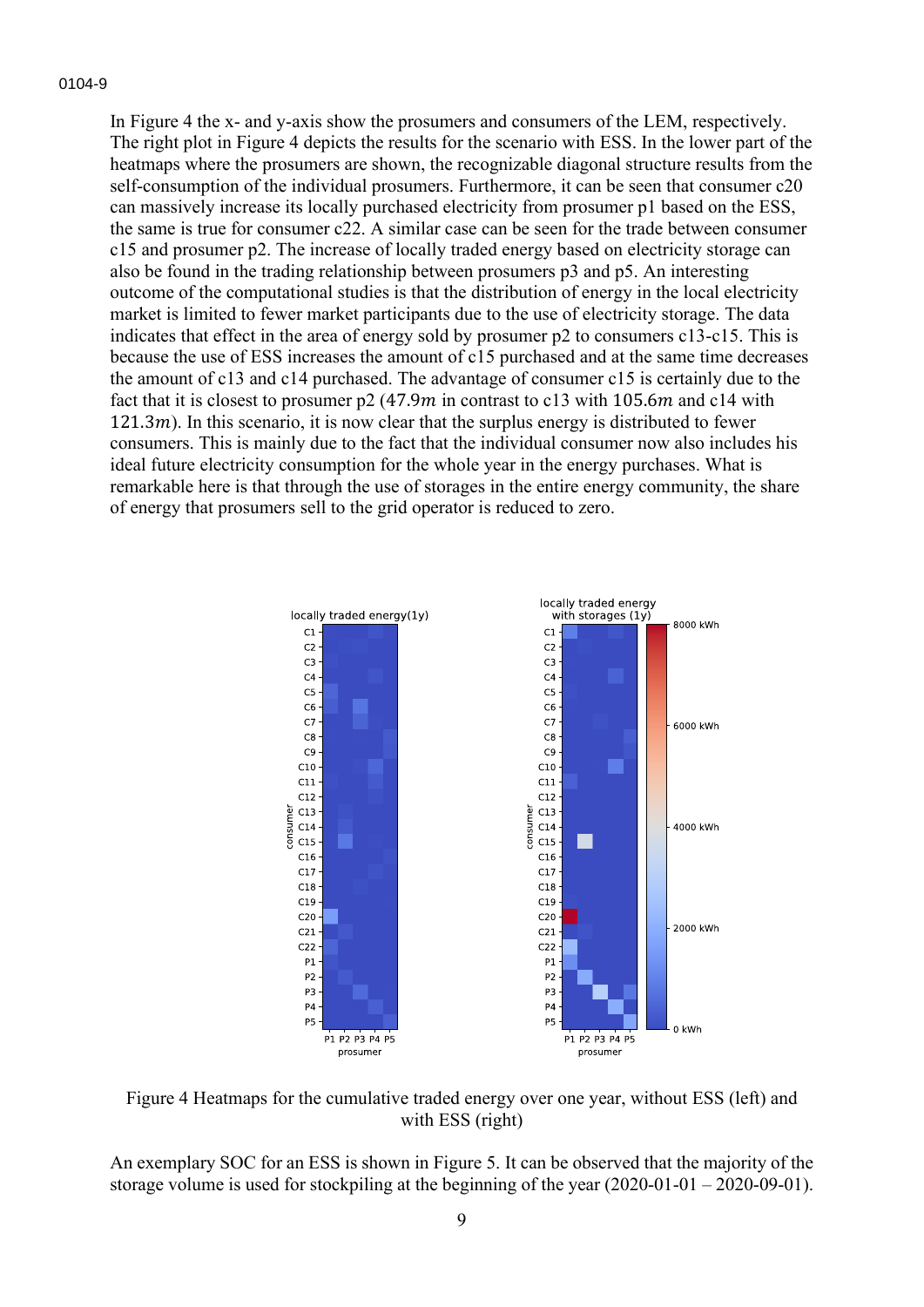After that, in the period from 2020-09-01 to 2020-13-01 the stored energy is used up and subsequently followed by another charging phase. The weak point of the full year optimization is that the information about consumption and PV production is available in the model for the entire optimization period, in this case one year. This is obviously an idealization of the MILP model subsequently leading to the fact that the results in the model certainly differ from reality.



Figure 5 State of charge of the ESS of consumer c5

#### **CONCLUSION**

In this article, a marketing strategy for a local energy market is presented. The energy price is calculated on the basis of the distance between the prosumer and the consumer. Since the local energy price is better than the price set by the energy supplier, all market participants have an incentive to actively participate in this market. The calculations presented here show that this creates economic incentives for all participants. Furthermore, the better temporary energy prices, which are available when the PV production exceeds the current consumption in the grid, create the incentive to use flexibilities such as electricity storage. Especially the issue of flexibilities in LECs needs further investigation. This topic is particularly interesting because there is already flexibility potential in households that could be activated at low cost, especially heating and water heating.

However, the market model proposed here only has a very local influence on energy trading, i.e. only consumers located in the immediate vicinity of a prosumer benefit. In order to be able to integrate more users, it is also necessary to gain several prosumers distributed locally. Furthermore, it is necessary to investigate to what extent this model supports the concentration of the complete production power in one point. With increasing PV power, higher and higher prices can be achieved locally. Future efforts focus on simulating the LEC using a reduced time horizon in contrast to the presented annual simulation. Thus, a more realistic behavior of the system components can be obtained and subsequently conclusion for a real-world implementation of such a market strategy can be drawn.

#### **ACKNOWLEDGMENT**

This project has been funded by partners of the ERA-Net SES 2018 joint call RegSys (www.eranet-smartenergysystems.eu) - a network of 30 national and regional RTD funding agencies of 23 European countries. As such, this project has received funding from the European Union's Horizon 2020 research and innovation programme under grant agreement no. 775970.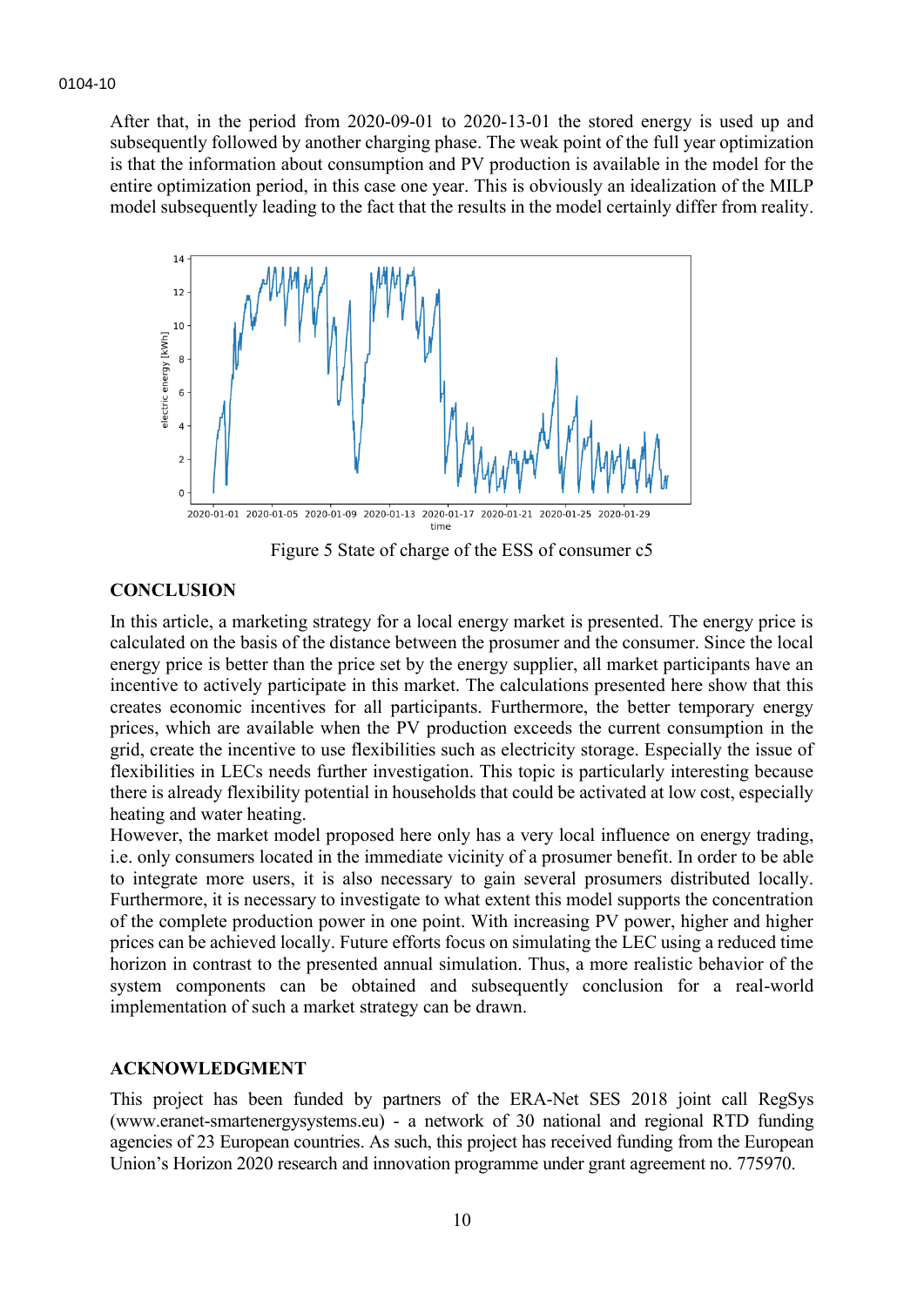#### **NOMENCLATURE**

Symbols in the manuscript should be included in a nomenclature list grouped into symbols, subscripts/superscripts, and acronyms/abbreviations with placement before the references.

| <b>RES</b>                      | <b>Renewable Energy Sources</b>                                           |
|---------------------------------|---------------------------------------------------------------------------|
| PV                              | Photovoltaic                                                              |
| <b>LEC</b>                      | Local energy community                                                    |
| <b>LEM</b>                      | Local energy market                                                       |
| <b>MILP</b>                     | Mixed Integer Linear Programming                                          |
| <b>ESS</b>                      | Energy storage system                                                     |
| $p_{feed}$                      | feed in price                                                             |
| $p_{ij}$                        | price between the i-th consumer and the j-th prosumer                     |
| $p_{grid}$                      | procurment price                                                          |
| $L_{ijk}$                       | power flow from the j-th prosumer to the i-th consumer at timestep k      |
| $L_{ik}^{grid}$                 | power flow from the grid to the i-th consumer at timestep k               |
| $D_{ik}$                        | demand of the i-th consumer at timestep k                                 |
| $\mathit{SOC}^{discharge}_{ik}$ | discharge power of the i-th ESS at timestep k                             |
| $\mathit{SOC}^{charge}_{ik}$    | charge power of the i-th ESS at timestep k                                |
| $SOC_{ik}$                      | state of charge of the i-th ESS at timestep k                             |
| T                               | time step of the simulation                                               |
| $\sigma^{charge}_{ik}$          | variable which indicates that the i-th ESS is charging at timestep k      |
| $\sigma_{ik}^{discharge}$       | variable which indicates that the i-th ESS is discharging at timestep k   |
| $P_{jk}$                        | power production of the j-th prosumer at timestep k                       |
| $P_{jk}^{grid}$                 | power production of j-th prosumer at timestep k which is sold to the grid |
| $x_{ij}$                        | distance between the i-th consumer and the j-th prosumer                  |
| $p_{spread}$                    | difference between procurment price and feed in price                     |
| $X_j$                           | set of the distance between all consumer an the j-th prosumer             |
| $\bar{x}_j$                     | median of the distance between all consumer an the j-th prosumer          |
| $x_{j,0.25}$                    | first quantil of $X_i$                                                    |
| $\alpha_i$                      | scale parameter of the j-th prosumer price function                       |
| M                               | mean                                                                      |
| <b>SD</b>                       | standard deviation                                                        |

## **REFERENCES**

- 1. Schurer, A. P., Cowtan, K., Hawkins, M., Mann, M. E., Scott, V., Tett, S. F. B., Interpretations of the Paris climate target, *Nature Geoscience volume*, Vol. 11, pp. 220–221, 2018.
- 2. Lowitzscha, J., Hoickab, C.E., van Tulder, F.J., Renewable energy communities under the 2019 European Clean Energy Package – Governance model for the energy clusters of the future?, *Renewable and Sustainable Energy Reviews,* Vol. 122, 2020.
- 3.European Union, Clean energy for all Europeans package, https://ec.europa.eu/energy/topics/energy-strategy/clean-energy-all-europeans\_en, [Accessed 22-March- 2021].
- 4. Bjarghov, S., Löschenbrand, M., Ibn Saif A., Pedrero, R. A., Pfeiffer, C., Khadem, S. K., Rabelhofer, M., Revheim, F., Farahmand, H., Developments and Challenges in Local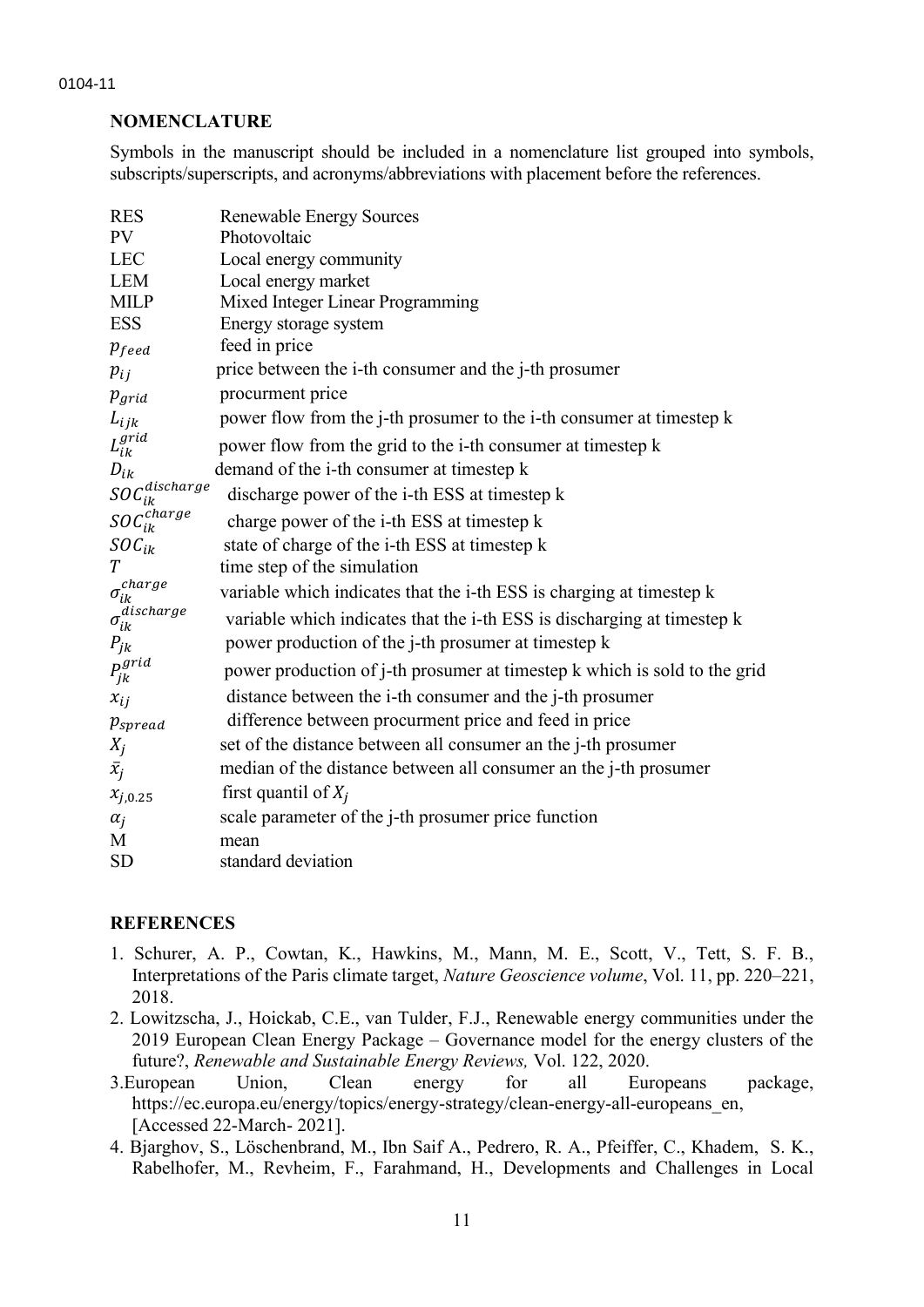Electricity Markets: A Comprehensive Review, *IEEE Access*, Vol. 9, pp. 58910 - 58943 2021.

- 5. Shrestha, A., Bishwokarma, R., Chapagain, A., Banjara, S., Aryal, S., Mali, B., Thapa, R., Peer-to-Peer Energy Trading in Micro/Mini-Grids for Local Energy Communities: A Review and Case Study of Nepal, *IEEE Access*, Vol. 7, pp. 131911-131928, 2019.
- 6. Raisul, Alam, M., St-Hilaire, M., Kunz, T., An optimal P2P energy trading model for smart homes in the smart grid, *Energy Efficiency*, Vol. 10, pp. 1475-1493, 2017.
- 7. van Leeuwen, G., AlSkaif, T., Gibescu, M., van Sark, W., An integrated blockchain-based energy management platform with bilateral trading for microgrid communities, *Applied Energy*, Vol. 263, 2020
- 8. Zepter, J. M.; Lüth A.; Crespo del Granado, P.; Egging, R., Prosumer integration in wholesale electricity markets: Synergies of peer-to-peer trade and residential storage, *Energy and Buildings*, Vol. 184, pp. 163-176, 2019.
- 9. Sabounchi, M., Wei, J., A Decentralized P2P Electricity Market Model for Microgrids, *IEEE Power & Energy Society General Meeting (PESGM)*, pp. 1-5, 2018.
- 10. Mengelkamp, E., Staudt, P., Garttner, J., Weinhardt, C., Trading on local energy markets: A comparison of market designs and bidding strategies, *14th International Conference on the European Energy Market (EEM)*, Dresden, Germany, June 6-9 2017.
- 11. Tesla, Tesla Powerwall 2 AC Datasheet, Tesla, https://www.tesla.com/sites/default/files/pdfs/powerwall/Powerwall\_2\_AC\_Datasheet\_DE \_Germany.pdf, [Accessed 06-May-2021].
- 12. Hart, W. E., Watson, J.-P., Woodruff, D. L., Pyomo: modeling and solving mathematical programs in Python, *Mathematical Programming Computation*, pp. 219-260, 2011.
- 13. Hart, W. E., Laird C. D., Watson, J.-P., Woodruff, D. L., Hackebeil, G. A., Nicholson, B. L., Siirola, J. D., Pyomo-optimization modeling in python*,* 2 ed. Springer International Publishing, 2017.
- 14. Gurobi Optimization LLC, Gurobi Documentation, https://www.gurobi.com/documentation/, [Accessed 22-March-2021].
- 15. Pflugradt N., Load Profile Generator, https://www.loadprofilegenerator.de/, [Accessed 22- March-2021].
- 16. Fabrigar, L. R., Wegener, D. T., Exploratory factor analysis, Oxford University Press, 2012.
- 17. Field A., Discovering statistics using SPSS: (and sex and drugs and rock 'n' roll), 3. Ed, Sage, 2011.
- 18. Cortina, J., What is coefficient alpha?: an examination of theory and applications., *Journal of Applied Psychology*, Vol.78, No. 1, pp. 98-104, 1993.
- 19. Gliem, J., Gliem, R., Calculating, interpreting, and reporting Cronbach's alpha reliability coefficient for Likert-type scales., *Midwest Research to Practice Conference*, Ohio State University, Columbus, 2003.
- 20. Holmgren, W. F., Hansen, C. W., Mikofski, M. A., pvlib python: a python package for modeling solar energy systems, *Journal of Open Source Software*, Vol. 3, No. 29, 2018.
- 21. Energie Burgenland AG, Einspeisetariff für Photovoltaikanlagen, https://www.energieburgenland.at/privat/tarife/strom/einspeisetarif.html, [Accessed 06- May-2021].
- 22. Energie Burgenland AG, Optima Premium, https://www.energieburgenland.at/privat/tarife/strom/optima-premium.html, [Accessed 06- May-2021].